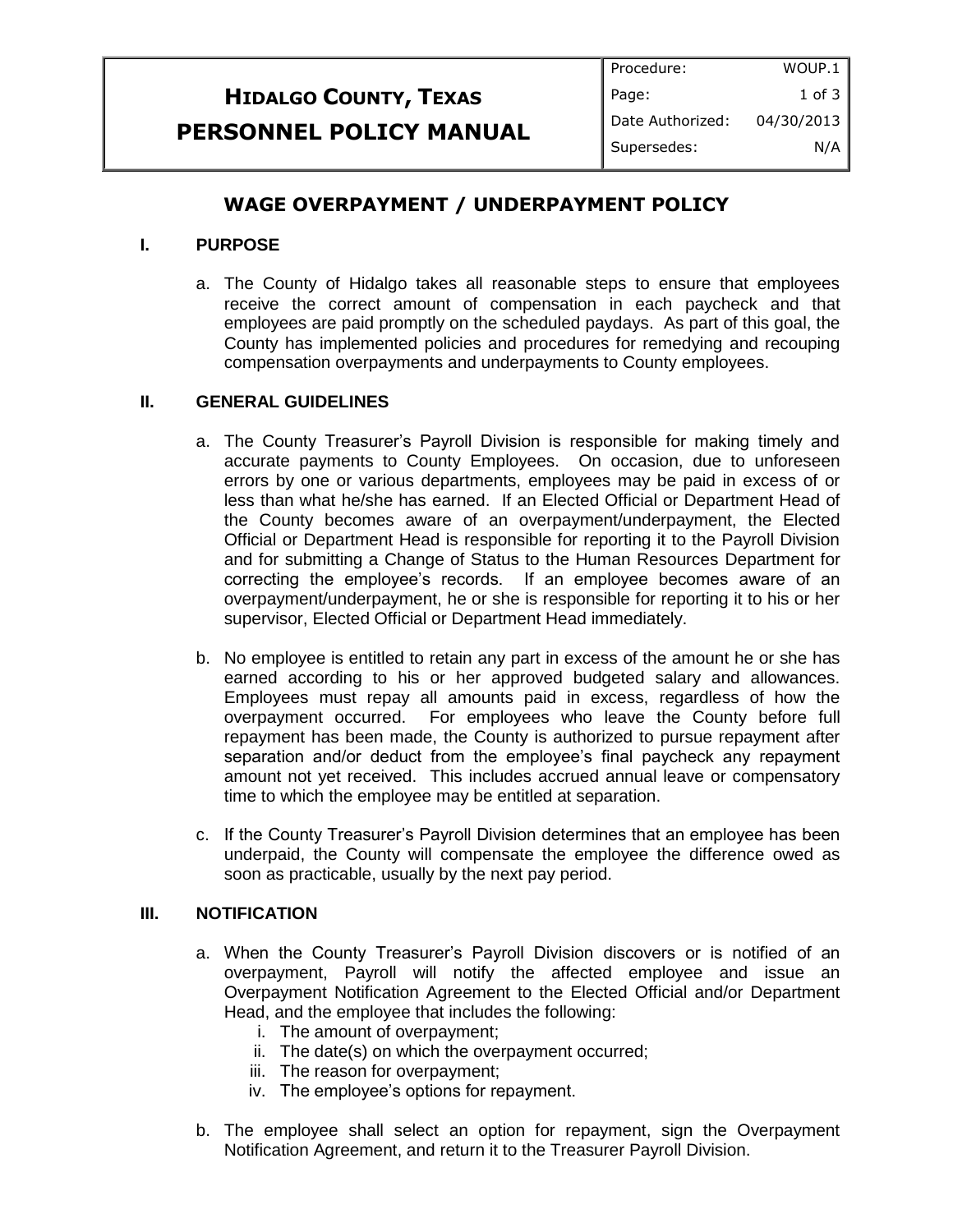|                                | Procedure:       | WOUP.1     |
|--------------------------------|------------------|------------|
| <b>HIDALGO COUNTY, TEXAS</b>   | Page:            | $2$ of $3$ |
| <b>PERSONNEL POLICY MANUAL</b> | Date Authorized: | 04/30/2013 |
|                                | Supersedes:      | N/A        |

# **IV. REPAYMENT**

- a. If the employee receives an erroneous amount in excess of his or her regular pay, the employee shall select from the following options for repayment:
	- i. **Full repayment by deduction from the employee's regular pay**. This option should only be selected for erroneous amounts less than the employee's bi-weekly pay;
	- ii. **Repayment in installments by deduction from the employee's regular pay.** If this option is selected, the employee must schedule payments equal to the entire amount of the overpayment within a period of time specified by the County Treasurer and an agreed upon repayment schedule.

# **V. ACKNOWLEDGEMENT**

- a. I UNDERSTAND AND HAVE RECEIVED A COPY OF THE HIDALGO COUNTY WAGE OVERPAYMENT / UNDERPAYMENT POLICY AND HEREBY ACKNOWLEDGE THAT I AM EXPECTED TO ABIDE BY THIS POLICY.
- b. FAILURE TO COMPLY WITH THIS POLICY MAY RESULT IN DISCIPLINARY ACTION UP TO AND INCLUDING TERMINATION.

**Employee Name (PRINT)**

\_\_\_\_\_\_\_\_\_\_\_\_\_\_\_\_\_\_\_\_\_\_\_\_\_\_\_\_\_\_\_\_\_\_\_\_\_\_\_\_

\_\_\_\_\_\_\_\_\_\_\_\_\_\_\_\_\_\_\_\_\_\_\_\_\_\_\_\_\_\_\_\_\_\_\_\_\_\_\_\_

\_\_\_\_\_\_\_\_\_\_\_\_\_\_\_\_\_\_\_\_\_\_\_\_\_\_\_\_\_\_\_\_\_\_\_\_\_\_\_\_

**Employee Signature**

**Date**